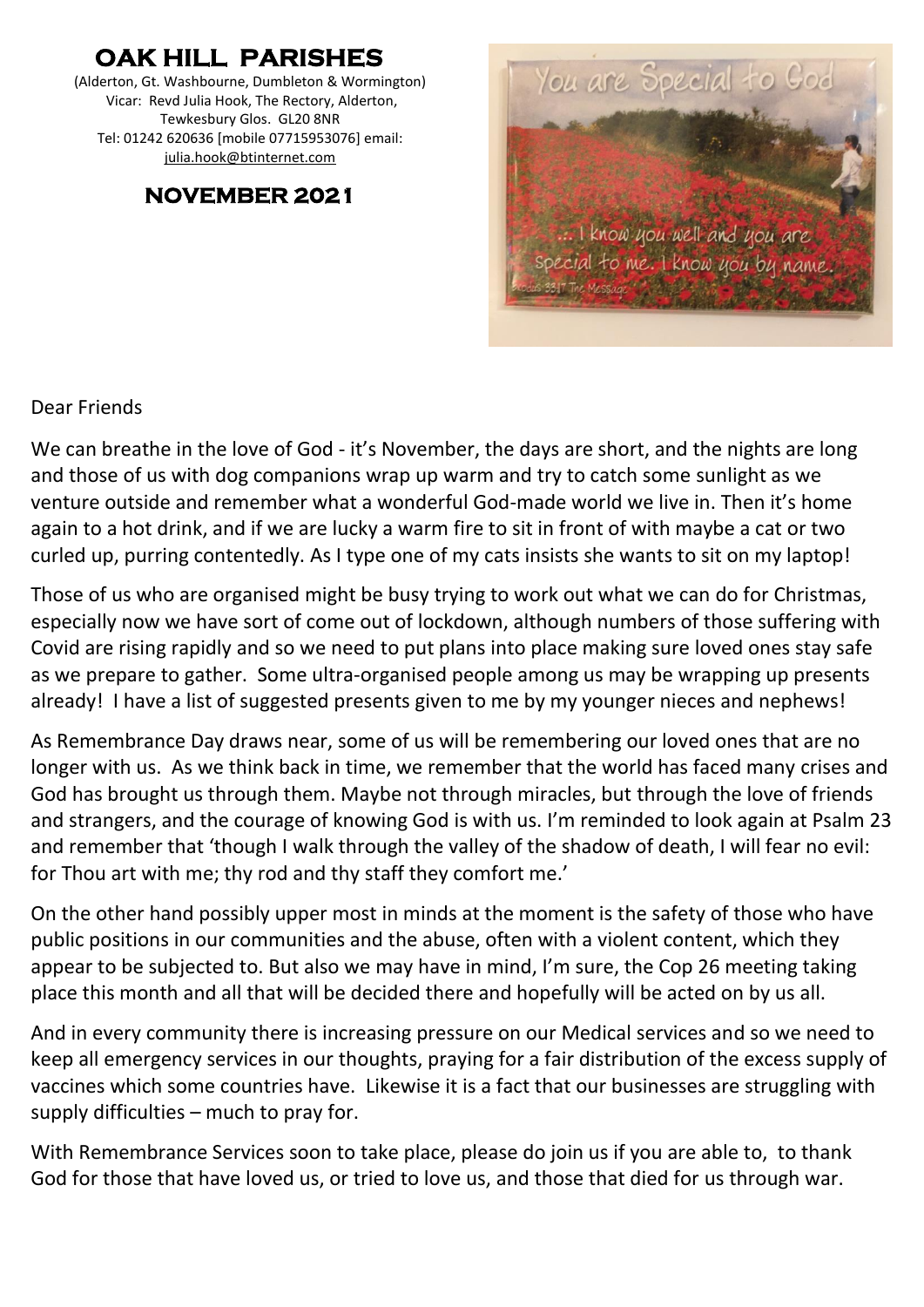As a church we send you our love through our News Letter. We hope you might be able to join us in some way to worship our loving heavenly father, during the coming months. We also thank you for your continued support of the church, whether it be financial or some other form, which enables us to reach out and support others in turn.

Winter has come, but we know it will not last forever. And we know we are not alone. Jesus says, 'the kingdom of heaven is at hand'. Even as I sit here now, I can breathe in the love of God, to fill me from head to toe, I pray that you can to. And so this comes with love and every Godly Blessing as we continue to journey through these 'Covid' times. Julia x

# **ALDERTON**

**REMEMBRANCE SUNDAY 14th NOVEMBER:** once again we will meet at the War Memorial at 10.50am and there will be a short service to follow in Church. The service will be taken by Rev'd Michael Hand as Julia will be taking the service at Dumbleton. In light of the high cases in our area, please observe social distancing.

**CHRISTMAS FAIR SATURDAY DECEMBER 4th 2pm - 4pm** in Alderton Village Hall. Father Christmas will be visiting and there will be a variety of stalls, including cakes, delicatessen, preserves, gifts and tombola. If you have items that you would like to donate, they can be dropped at Helen's house - Junipers, opposite the shop or on the day.

The **CHRISTMAS RAFFLE** will be drawn at 4pm on the day. If you would like to donate any raffle prizes/gifts these would be gratefully received. Please drop them off at Nicki and Sheila's at 10 Church Road, who are organizing the raffle prizes for the draw or arrange for collection by calling them on 01242 620960. A group of people, including Nicki and Sheila, will be selling tickets in November. Tickets will also be on sale in the village shop when Yari returns.

**CAROL SERVICE:** it is our intention to hold a Carol Service of Lessons and Carols by Christingle Candlelight at 4pm on Sunday December 12th. More details in December.

## **GREAT WASHBOURNE**

It was lovely to see so many at the Harvest Thanks Giving Service and supper last week, as a result we were able to take a substantial donation over to the North Cotswolds Food Bank. Our thanks go to all the cooks and to Karen and Rupert Cox for hosting.

Our next event is a COFFEE MORNING at the church on Saturday 6<sup>th</sup> November 10am to noon, just a chance for an informal get together and perhaps empty those little loose change boxes that many of us have.

We are very aware of the rising number of Covid cases in our area and we continue to be vigilant in our approach to safety when meeting in the church including a request to continue to wear face coverings at church services.

**DATES FOR YOUR DIARY**, Christmas Carol Singing will take place at the church at 6pm on Monday 20th December. Our Christmas Day Service will be at 9am.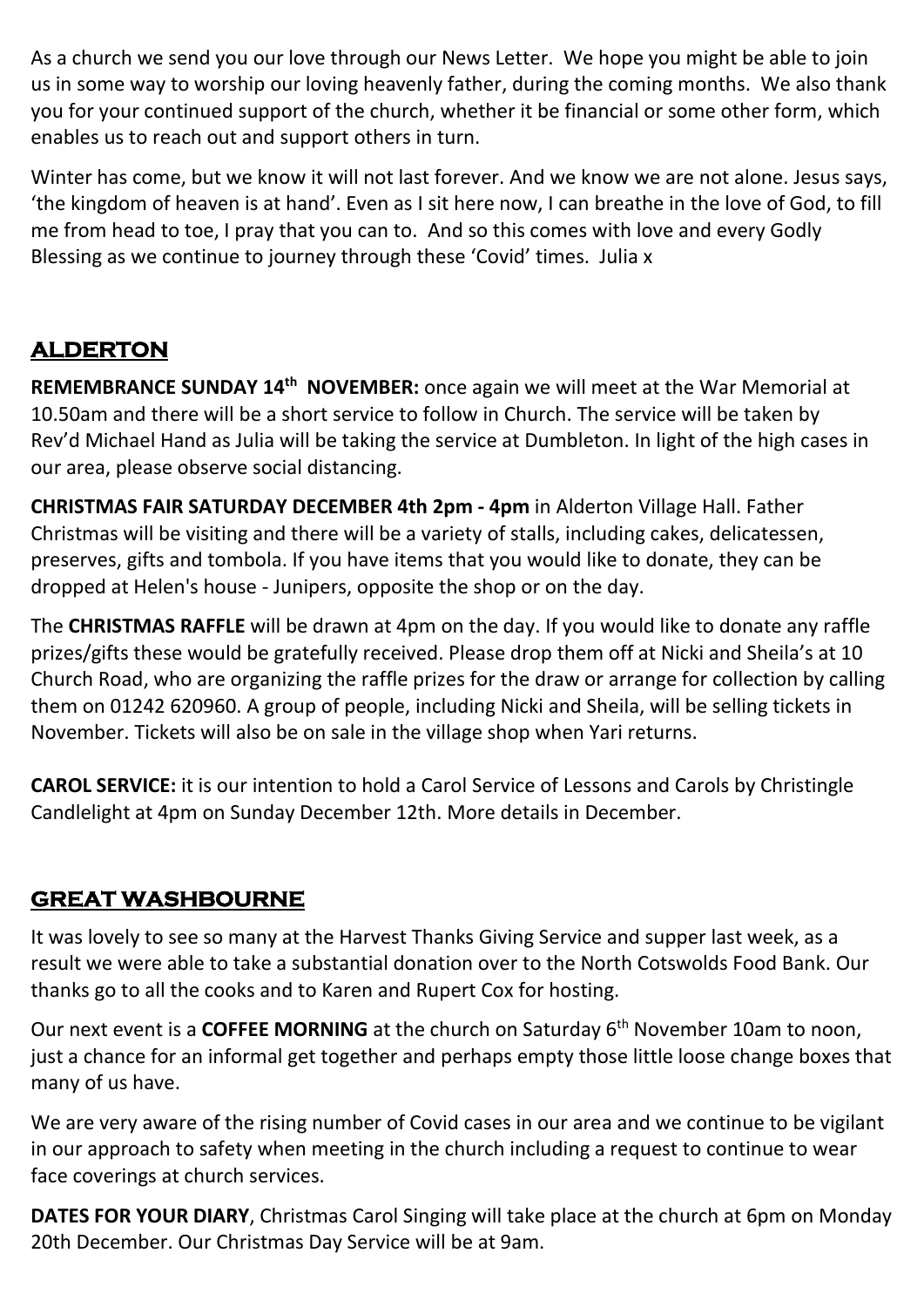## **DUMBLETON**

**TWO BIG HARVEST THANKS!** Firstly to those who supported the Harvest Festival Service and donated items of food for the North Cotswold Food Bank. I am sure you will be pleased to know that our contribution weighed in at over 33kgs and was greatly appreciated.

Secondly to everyone who supported the Harvest Supper and helped in any way. **THANK YOU!** As yet a final figure as to what was raised is not available but it should hopefully be somewhere between £850 and £950. A BRILLIANT RESULT!

**REMEMBRANCE DAY SUNDAY 14th NOVEMBER.** Please assemble at the War Memorial at 10.50am for the annual Act of Remembrance at 11am which will be followed by a short service outside. There will be a collection in aid of The British Legion. However should the weather prove inclement the service after 11am will move into the church.

**FABULOUS FUNdraising FILM NIGHT SUNDAY 28th NOVEMBER** 7.30pm at The Village Club. We hope to see you at this popular Church FUNdraising event when we will be showing the classic film "It's A Wonderful Life" which we hope will help kickstart your Festive Feelings. Entrance is £5 to include nibbles. Drinks can be purchased at the bar. See you there.

**CHRISTMAS TREES IN CHURCH** from December 1st. It will be wonderful to once again decorate the church for Christmas. Any individuals or village organisations are welcome to help by bringing either a festive item or a decorated tree to place in the church. Please let Jenny Maher know if you are able to help. (01386 881474).

**DATE FOR YOUR DIARY.** Saturday 11th December at The Club. "A Christmas Celebration". A fun evening for everyone to enjoy. More details next month.

#### **FROM THE REGISTERS:**

Holy Matrimony. 2nd October. David D'AVANZO and Lauren Elizabeth Alice DANCE Baptism. 21st October. Catherine Emilia BANKS Wedding Blessing Sunday 10th October Benjamin WARREN and Henrietta WARREN

# **WORMINGTON**

A big **"THANK YOU"** to Craig and Fiona Fees for their "volunteer litter picking" that has kept our lovely village so tidy. The villagers presented them with an inscribed Winchcombe Pottery plate in appreciation.

**WORMINGTON PCC MEETING** – Thursday 11<sup>th</sup> November 7pm in church.

No service on Remembrance Sunday as this will be held in Dumbleton

#### **WORMINGTON VILLAGE SOCIETY – "TAKEAWAY" FRIDAY 3 rd DECEMBER**

Two courses £12.50 a head. Deliveries to Wormington and Dumbleton between 6.30pm and 7.30pm. Please contact Angela Piercy 01386 584416 [angela.piercy@hotmail.co.uk](mailto:angela.piercy@hotmail.co.uk) for menu. Orders by Monday 29<sup>th</sup> November.